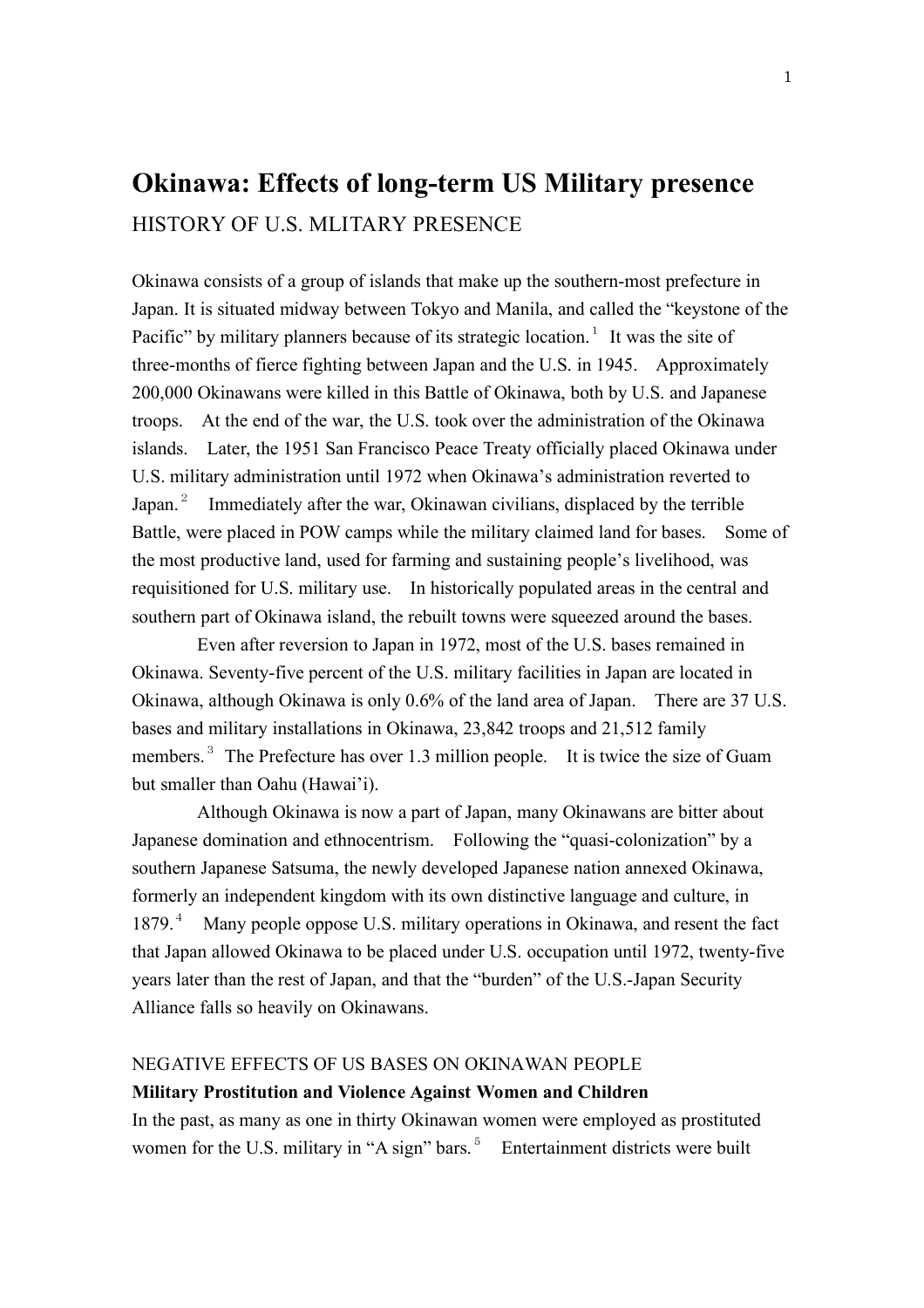close to military bases immediately after the war. In some cases U.S. military authorities returned land taken for bases to Okinawan planners for purposes of building entertainment areas.<sup>6</sup> In 1969, at the height of the U.S. War against Vietnam, the Okinawan police estimated that 7,362 Okinawan women were working in prostitution though others estimated this number to be 10,000 or more. Before reversion in1972, the discussion of an anti-prostitution law was brought up in the Okinawan government assembly on two separate occasions, but nothing was done because of the large economic benefit contributed by these women—larger than the agricultural industry (pineapple and sugarcane combined). The women were coerced into prostitution through economic hardship, given the lack of meaningful alternatives. Although counted as part of the underground economy, their wages made a significant contribution to the Okinawan economy.

Today, some 7,000 Filipinas (and the number may be much higher), whose home economy is far weaker than that of Japan, are the prostituted women—on entertainment visas—for U.S. military personnel in Okinawa, even though prostitution is illegal in Japan.<sup>8</sup>

On September 4, 1995, a 12-year-old girl was returning home at 8:30pm after shopping in a neighborhood store near a U.S. military base. Abducted by three U.S. servicemen in a car, her hands, eyes, and mouth bound with duct tape, she was raped, dumped out of the car, and left by the side of a road. Her assailants—two Marines and a sailor—had rented the car inside the base, purchased duct tape and condoms, and left the base with the purpose of abducting a woman and raping her.

This incident was one more in a long history of violence against women that has continued in Okinawa throughout the postwar period. However, there were several things different about this case that resulted in a massive outpouring of grief and anger by Okinawan citizens:

1) The victim pressed charges;

2) The rape occurred during the Fourth UN Conference on Women in Beijing where violence against women was declared a human rights violation—this inspired confidence in Okinawan women, especially the large contingent that attended the UN Conference;

3) The rape occurred during the  $50<sup>th</sup>$  anniversary year of the end of World War

II, a time of reflection on 50 years of U.S. military presence in Okinawa; and 4) The age of the victim made it very clear that such violence claims victims without distinction.<sup>9</sup>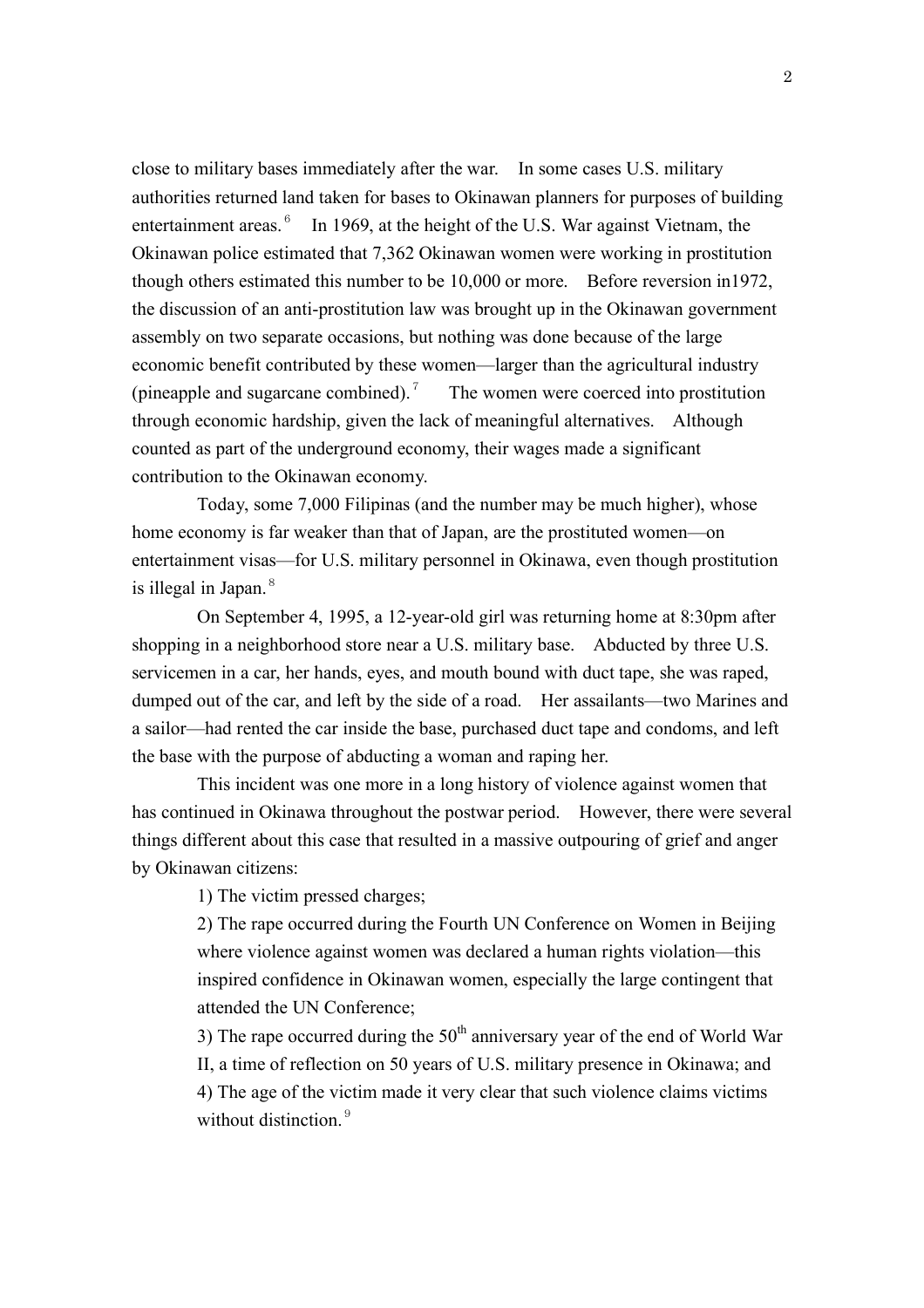The rape of this girl was reported worldwide, but most crimes by U.S. troops (including rape, assault, and murder) are not. Official reports estimate more than 5,394 military crimes against Okinawan people from 1972 to 2005, with 533 of them heinous crimes (1972-2004). Arrested military personnel suspected of committing these crimes numbered  $678<sup>10</sup>$  These crime figures are a conservative estimate as many crimes are not reported, perhaps especially violence against women. The bases are also associated with drug use and the spread of HIV/AIDS. Mixed-race Amerasian children fathered by U.S. troops have often been abandoned by their fathers and experience discrimination from local people.

#### **Distorted Local Economies and Land Use**

Okinawa is the poorest prefecture in Japan, with unemployment twice the rate of the rest of the country. Tourism and agriculture dominate the economy. U.S. bases take up 20% of the land area—land that could be used more productively to benefit local people. U.S. troops live in spacious, fenced-off enclaves—some with golf courses and swimming pools—in marked contrast to the close-packed cities nearby. Kin, a small, old town of 10,000, for example, is squeezed between Camp Hansen, which houses 5,000 Marines, and the sea. The city of Ginowan has been built around the sprawling Futenma Marine Corps Air Station, one of the largest airfields in Asia. Local people cannot enter the bases. Traveling around them adds miles to everyday trips.

In communities near the bases, employment is skewed towards servicing the military—in stores, car repair businesses, restaurants, bars, and prostitution. In addition, 8,813 local people work on the bases (as of 2004). However, the Okinawan economy is less dependent on the U.S. military than formerly. Rents and income from base-related activities now make up about 5% of the economy compared to 15 % in 1972. Some landowners have been more than willing to let their land to the U.S. military, and have earned regular income from these rents. Others, especially the "Anti-War Landowners," always opposed the enforced appropriation of their family's land. Still, owners with land used for bases are only 34,000, or 2.6% of the total population of Okinawa.

The Japanese government pays approximately \$100,000 per year for each member of the U.S. military stationed in Japan. It pays for electricity on the bases, and highway tolls for U.S. military personnel. Japanese tax money supports shopping centers, schools, libraries, and churches on the bases (even though the Japanese constitution separates church and state). More than 70% of the total cost of U.S. bases in Japan is borne by Japan.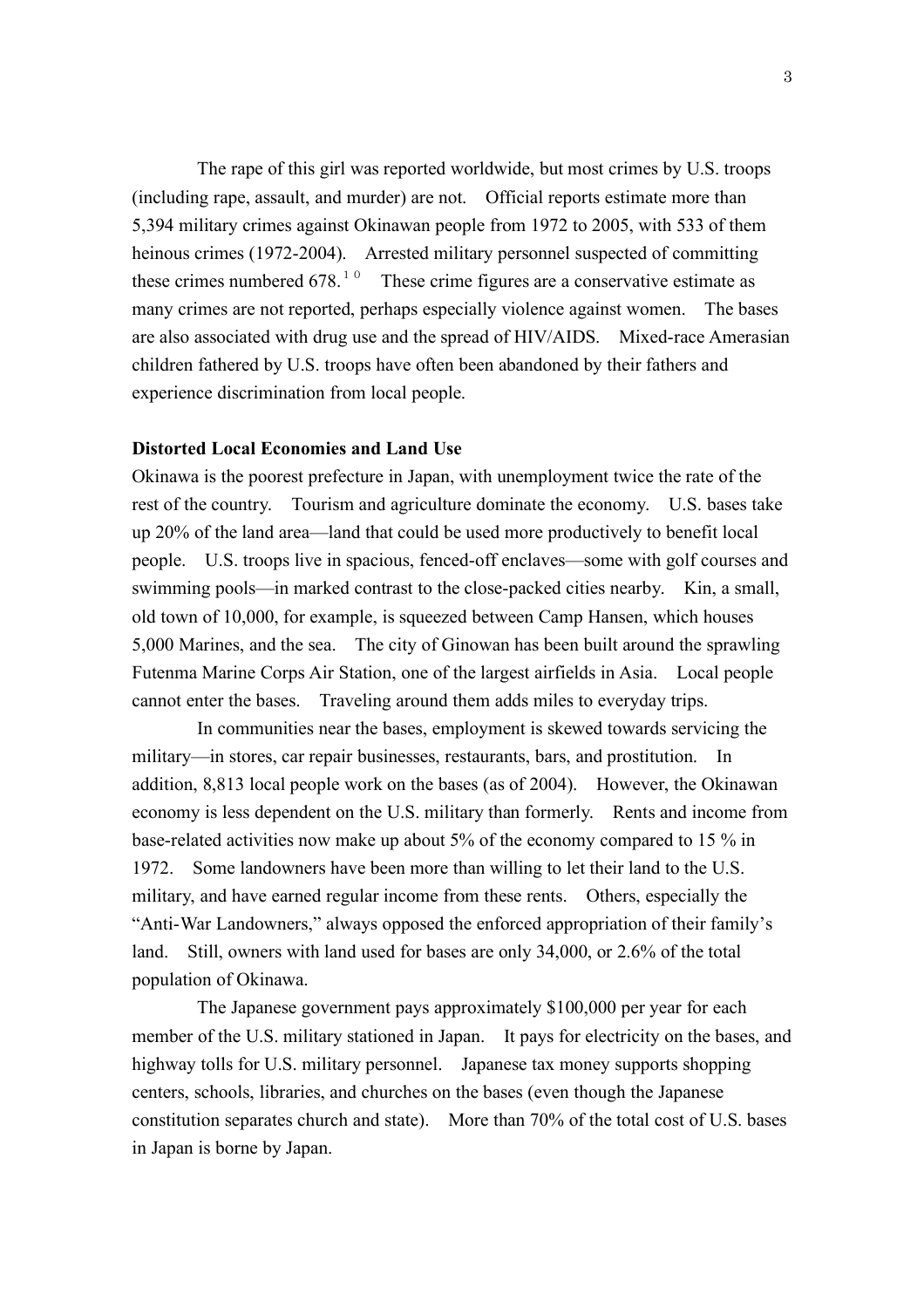Economic concerns were central in the Okinawa Governor's election of November 1998. The emphasis was on the relative weakness of the Okinawan economy rather than the fact that the Japanese economy is generally in decline. The incumbent, Governor Ota, who consistently opposed the presence of U.S. bases, lost his bid for a third term to a pro-business candidate, Keiichi Inamine, backed by the central government in Tokyo. In 1998, the Okinawan unemployment rate was high— 7.7% (and almost twice as high for people under 30). This was twice the average for other prefectures in Japan, and has remained high. In 2005 it was  $7.9\%$ .<sup>11</sup> For many voters, Inamine's promise to improve the Okinawan economy seemed to be the deciding factor in the closely-contested election. In 1999, the Japanese government decided to build an offshore runway for U.S. military use. The plan was to replace Futenma Air Station with a new heliport in Henoko, Nago city (northern Okinawa). Accordingly, the Japanese government provided an economic "reward" fund of \$850 million over 10 years to develop the northern area of Okinawa—the usual Japanese government method to keep the matter quiet. The other economic "reward" was to bring the 2000 G8 Summit to Okinawa, not a typical or ideal place to hold such a security-heavy event. In November 2006, upon Inamine's retirement, one of the co-chairs of Okinawa Women Act Against Military Violence, Keiko Itokazu, ran for the governor's position but was not successful.

#### **Environmental Contamination**

Highly carcinogenic materials (fuels, oils, solvents and heavy metals) are regularly released during military operations, affecting the land, water, air, and ocean, as well as people's health.

Okinawan people suffer deafening noise from low-flying military aircraft. In other parts of Japan, U.S. planes cannot leave or land after 7pm. At Kadena Air Force Base in Okinawa, they can leave or land any time, and generate severe noise. Students in schools near the bases often have classes disrupted due to noise, and suffer from poor concentrations. $12$ 

Speaking to students and faculty at American University in October 1998, Mie Kunimasa said,

I come from Ginowan City. My house is located 80 feet from the fence of the military base. Everyday is very noisy—day and night—without a break…Futenma Air Base is located in the middle of a very congested residential area. Sometime when I'm driving, I see very dark things flying in the sky. I fear that a jet might crash at any moment. $13$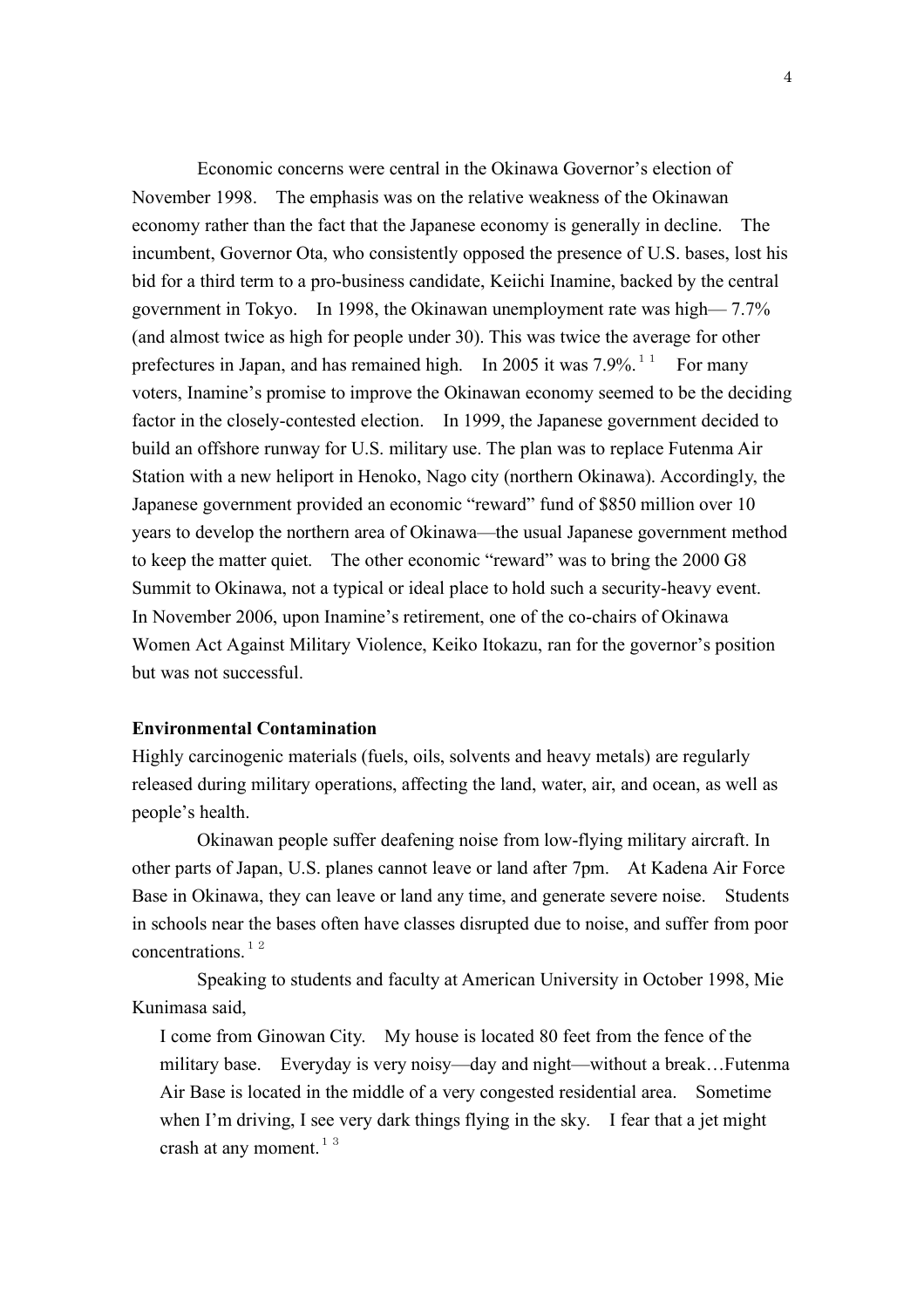She then played a tape of aircraft noise recorded in her house near Futenma, and amplified it through the microphone. The noise was so loud that no one could hear her next words, but she went on speaking to show how everyday conversations and school classes are continually disrupted.

On August 23, 2004, a U.S. Marine CH-53D Sea Stallion (a heavy assault transport helicopter) went out of control and crashed into the administration building at Okinawa International University. Immediately after the crash, U.S. Marines occupied a large section of the campus and the public road running alongside the damaged building, allowing no one—not even the police or university officials to enter the site. Some debris flew into surrounding homes as far as 300 meters (984 feet) from the site. Just 100 meters (328 feet) away was a gas station, and 150 meters away an elementary school and day-care center. Miraculously no was killed or injured. The U.S. Naval hospital initially reported that the pilot was in critical condition but the U.S. military did not release further information concerning the pilot or two other service members who were supposedly involved in the accident.

Regular training exercises using live ammunition have caused forest fires, soil erosion, earth tremors, and accidents. In 1996, U.S. Marines fired depleted uranium shells into the ocean. The U.S. military defines this as a conventional weapon, but, officially, they are not allowed to fire depleted uranium in Japan. White Beach, a docking area in Okinawa for U.S. nuclear submarines, is an area where regional health statistics show comparatively high rates of leukemia in children and cancers in adults. In 1998, for example, two women from the White Beach area who had been in the habit of gathering shellfish and seaweed there died of liver cancer. Also local people are affected, sometimes killed, in traffic accidents caused by U.S. troops. In October 1998, for example, a U.S. Marine killed a young woman in a hit-and-run accident.

Under the Status of Forces Agreement (SOFA, Article 4), the U.S. is not responsible for environmental clean-up of land or water. As in Korea and the Philippines, host communities do not have adequate information on the extent of military contamination. The Japanese government does not release information about it. After the incident with the depleted uranium shells mentioned above, the U.S. government must inform local officials about military operations, but Okinawan people doubt that this is really working.

After years of complaints from host communities about live-firing drills, the Japanese government arranged for them to be transferred from Okinawa to four sites in mainland Japan, at Yausubetsu (Hokkaido), Kita-Fuji and Higashi-Fuji (near Mt. Fuji), and Yufuin (Oita Prefecture, Kyushu). Besides damage to the land, and fires caused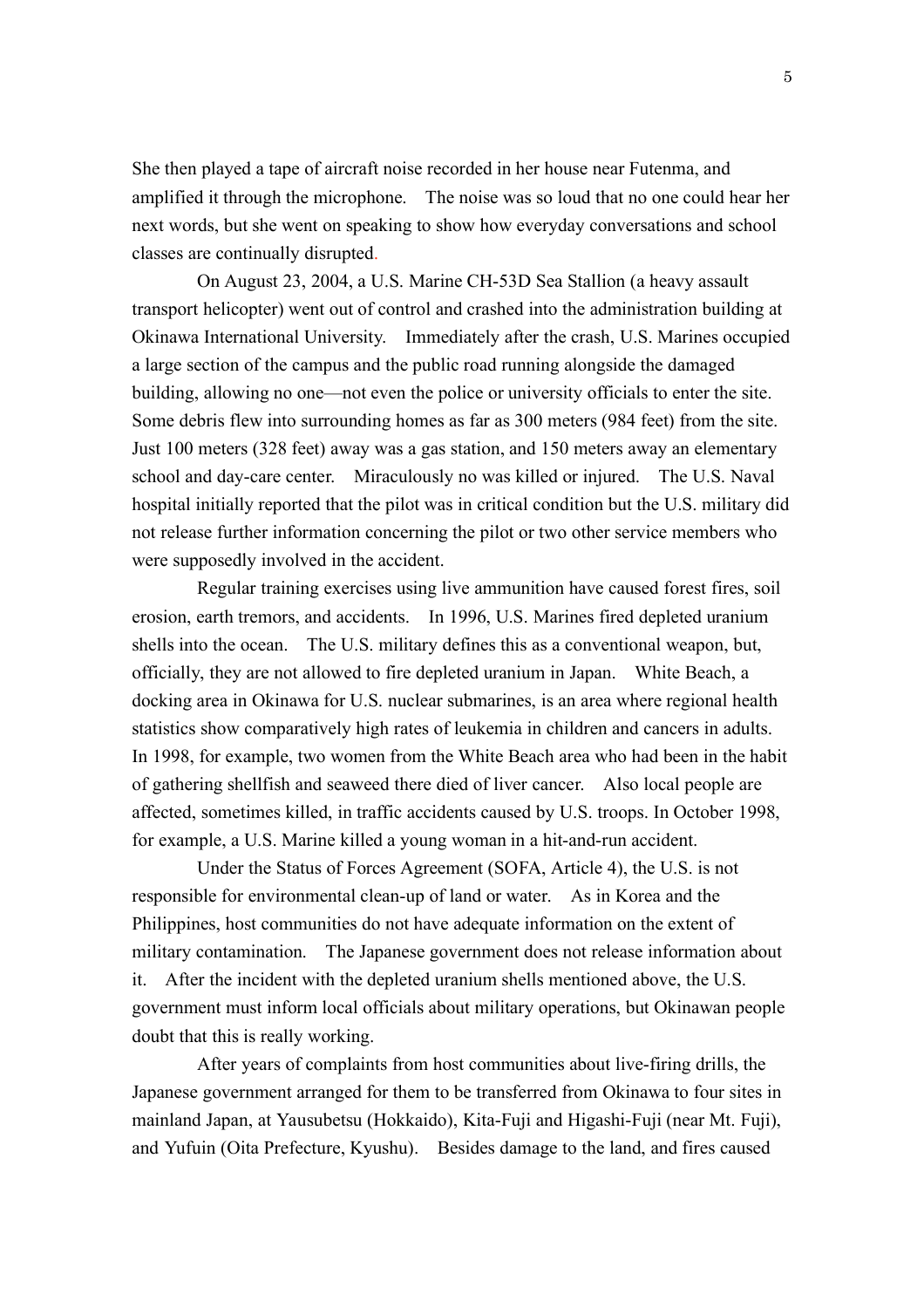by these drills, another environmental hazard is the unexploded ammunition left at the sites. The Okinawa prefecture has had to pay for this to be cleaned up in the past. Now the military are seeding the bare hillsides from helicopters. The hills look green but local people are concerned about safety. Once the old firing ranges have been seeded it will be impossible to see the unexploded ordnance.

### **Treaties and Agreements**

The Status of Forces Agreement (SOFA) provides for the behavior of U.S. troops stationed in Japan. U.S. military personnel often flout local law and custom, and are shielded from the Japanese judicial system unless U.S. military authorities agree to co-operate with local police. In many cases, U.S. troops who commit crimes against local people are disciplined, if at all, by U.S. military authorities. Military personnel who have injured or, in some cases, killed local people through negligent driving have not been brought to trial in local courts. This incenses local people who see it as a daily manifestation of U.S. insensitivity and high-handedness. They are pressing for changes in the SOFA to give more protection to host communities. In the case of the 12-year-old Okinawan girl who was raped, the U.S. military handed over the three men responsible to Okinawan civilian authorities in view of the enormous outcry this incident generated in Okinawa and internationally. The young men stood trial in a Japanese court, were found guilty, and have served seven-year, and six-and-a-half-year sentences in prison in Japan.

On November 4, 1995, the Okinawa Prefecture Government submitted a petition to the Japanese government for the revision of the U.S.-Japan SOFA "to ensure both the stability of Okinawan lives and regional development."<sup>14</sup> It listed 10 main points: the return of land needed by local municipalities, reducing noise pollution, penalizing military units responsible for accidents, banning U.S. military aircraft from civilian airports, allowing local government officials to enter U.S. bases, banning marching in civilian areas, installing recognizable license plates on U.S. military vehicles, taking crime suspects into Japanese custody, compensating victims of crime or accidents, and allowing local municipalities to participate in discussion of the U.S.-Japan Joint Committee.

In addition to petitioning the Japanese government regarding the undue "burden" placed on Okinawa as a result of the concentration of U.S. military installations, Okinawan governors made eight official visits to the United States in a decade (1988-1998)—two by Governor Nishime and six by Governor Ota—to seek reduction of bases in Okinawa and resolution of the many base-related problems.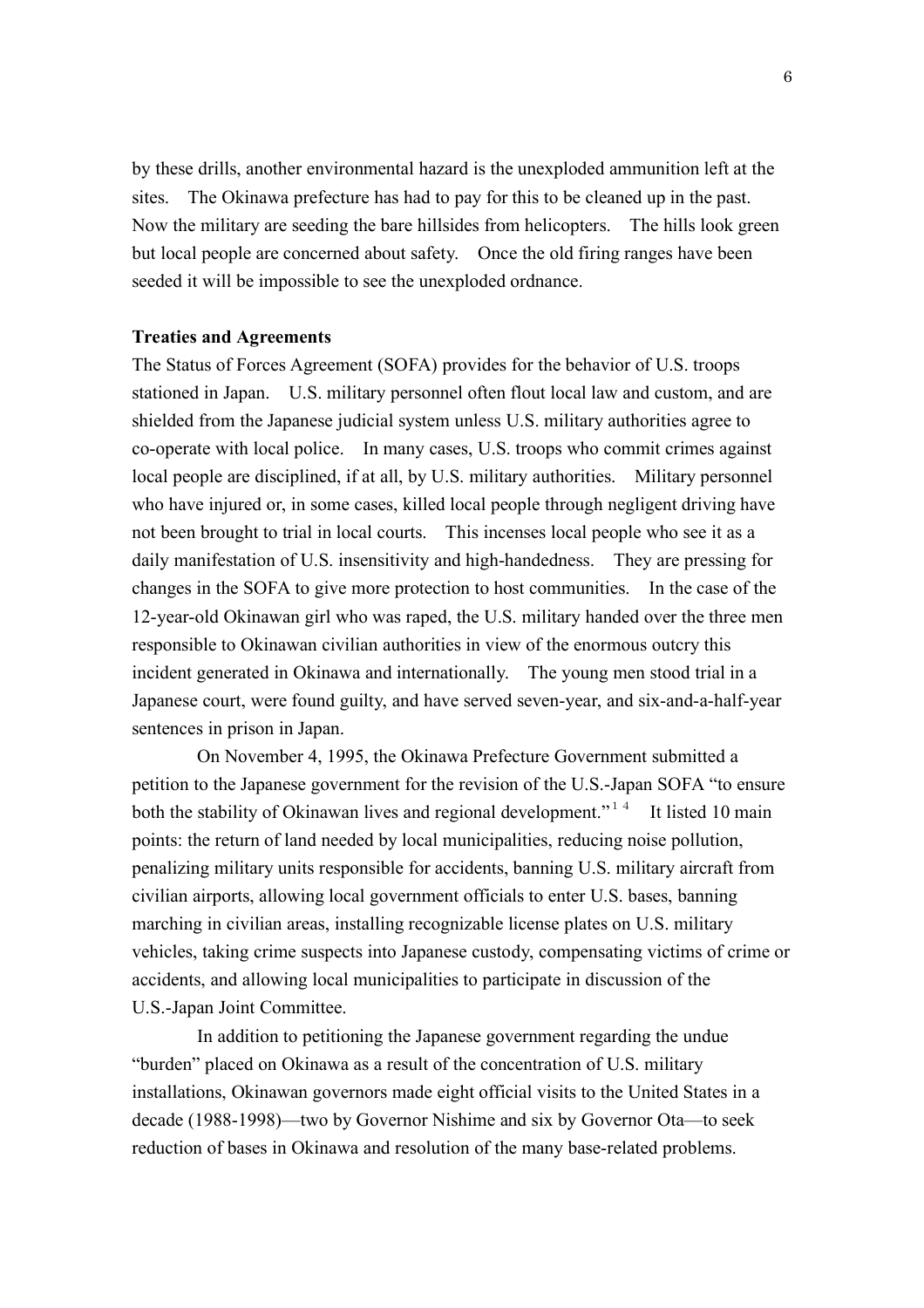These petitions and visits resulted in live-ammunition drills being moved to sites in mainland Japan, and some small changes in day-to-day military operations in Okinawa.

### **Base Conversion/Economic Development**

Under Governor Ota (1990-1998) the Okinawa Prefecture developed a plan for phasing out the U.S. bases by the year 2015. The centerpiece of this plan was to be a new Cosmopolitan City, a "grand design for a new Okinawa aiming at the  $21<sup>st</sup>$  century" with underlying principles of peace, coexistence and self-sufficiency.<sup>15</sup> The idea was to make use of Okinawa's "geographical location, natural environment, and historical experiences to expand on international exchanges and build trusting ties with foreign countries, especially the Asian countries, not only through economy but through science, culture, and training programs for personnel."<sup>16</sup> The emphasis would be on greater economic independence for Okinawa, the use of information technology, restoration of the natural environment, sustainable development, and the establishment of research institutes including a center for peace education and research. The planned and phased return of land currently used by the U.S. military was an essential element in this overall concept. After Inamine took over the Governor's position, this plan disappeared, following pressures from the Japanese government. However, thinking continues about an important peaceful role in Asia for Okinawa, using its central position, as the prefecture is pursuing IT industries to locate in Okinawa.

One strand of this development debate is that Okinawa should achieve economic parity with the mainland. The post-war development of Japan has entailed massive industrialization, destruction of forests, contamination of land and water, and a "salaryman" culture. Some Okinawan environmentalists and women activists oppose this type of development as inherently unsustainable. They argue that the U.S. military should allocate funds for the base-conversion process, including environmental cleanup. Jobs, education, and training must be provided for people now dependent on the bases. Sustainable development must take priority over multinational corporations or tourism. Local people should control planning and decision-making for conversion.

#### **OPPOSITION TO U.S. MILITARY OPERATIONS IN OKINAWA**

There is a strong anti-militarist tradition among Okinawan people that goes back many generations. The Ryukyu kingdom (as Okinawa was called) was involved in trade from the 13<sup>th</sup> century. There was a spirit of openness to outsiders, and a rejection of military attitudes as antithetical to making connection with others. This long-standing anti-militarist perspective was reinforced by the devastation experienced by Okinawans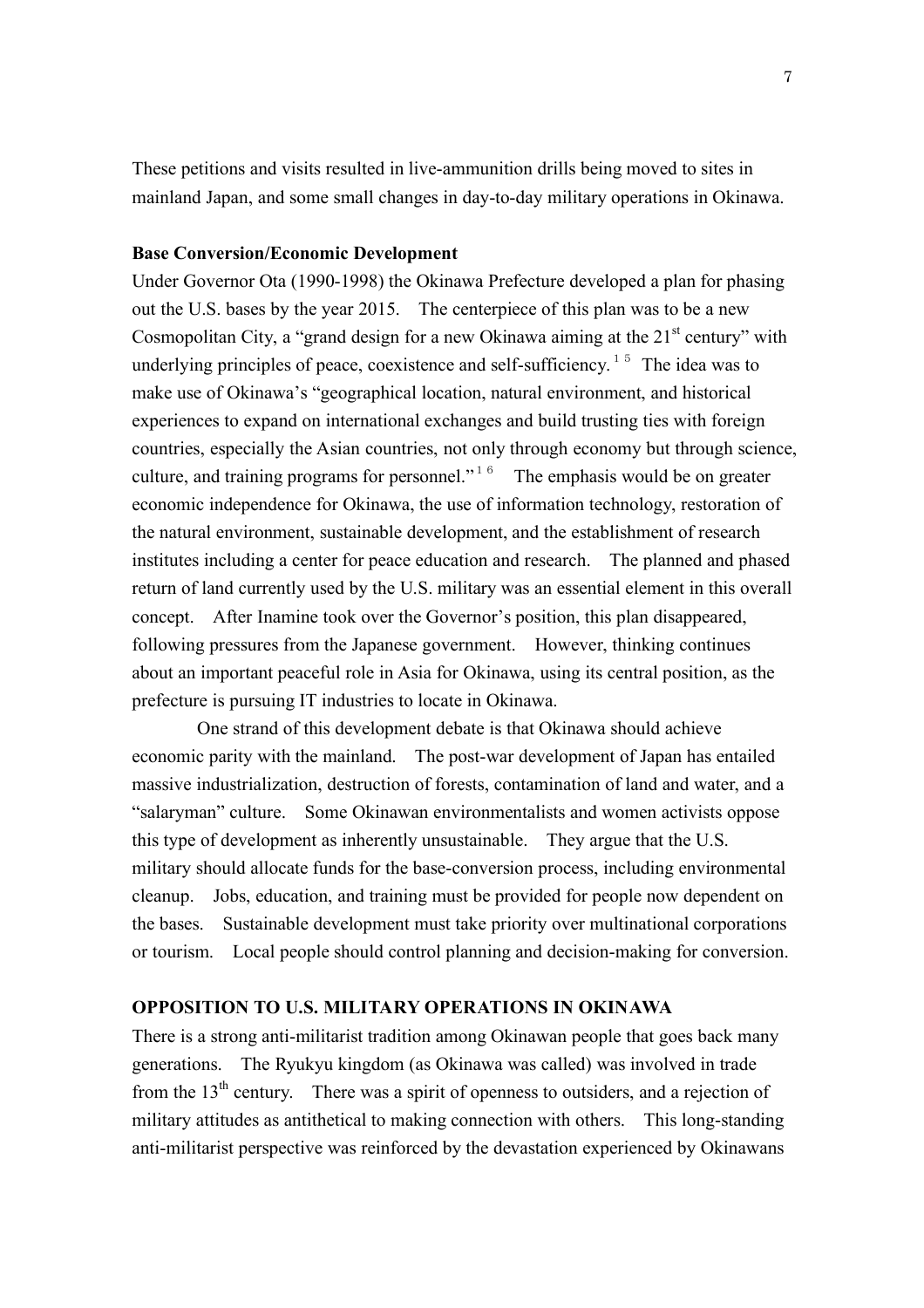during the Battle of Okinawa in 1945.

The continued presence of the U.S. bases is challenged by anti-war landlords, organized labor, religious groups, women's organizations, and political organizations, with increasing demands for self-determination over the past few years. The abduction and a rape of the 12-year-old girl, mentioned above, revitalized popular opposition to the U.S. bases. In October 1996, a year after this incident, a majority of voters opposed U.S. bases in a Prefecture-wide referendum.

Under the Special Action Committee on Okinawa (SACO) there is a US.-Japan proposal to return 20% of the land used for U.S. bases to local control, including the Futenma Marine Corps Air Station. However, both governments proposed its replacement by a "floating heliport" off the coast of Henoko, Nago. The heliport construction would destroy an area of coral reef and sea grass that is the habitat of the Okinawan manatee (*dugong*), a rare variety of seacow. They are an endangered species, particularly susceptible to sound. Despite strong pressure from Tokyo, local people voted against the heliport proposal in a (non-binding) referendum in Nago, December 1997. Governor Ota also opposed it, and earned great disfavor with Tokyo officials who cut off promised funding for development as a result. Governor Inamine accepted the idea of a joint commercial-military airfield in the north of Okinawa, considered a compromise proposal. Since he was elected, over 35 anti-bases and environmental groups joined together in an anti-heliport association called the Anti-Relocation Association. The heliport proposal met with strong protests by Okinawans as well as mainland Japanese supporters for nearly a decade. The protest became especially difficult when the government started to build towers in the ocean for test drilling. People took to the ocean in small boats and kayaks to obstruct construction. Others maintained a daily vigil on the beach for over a year. Protestors succeeded in defeating the heliport plan, but Tokyo then proposed constructing a new runway by the coast on land that is part of Camp Schwab. Japanese officials claim that this will create less environmental damage than the original offshore plan, but that is doubtful as it means building into the ocean well beyond the current coastline. Besides, this proposal will still cause noise pollution. Local residents, especially from Ginoza village next to Henoko, will be directly affected by over-flying and they have been at the center of strong protest in addition to the protest already going on in Henoko area.

Okinawa Women Act Against Military Violence noted that SACO announces no downsizing of military forces.<sup>17</sup> Rather, they argue that because facilities will be moved to other locations, the SACO proposals represent a modernization and build-up of U.S. military facilities in Okinawa and mainland Japan.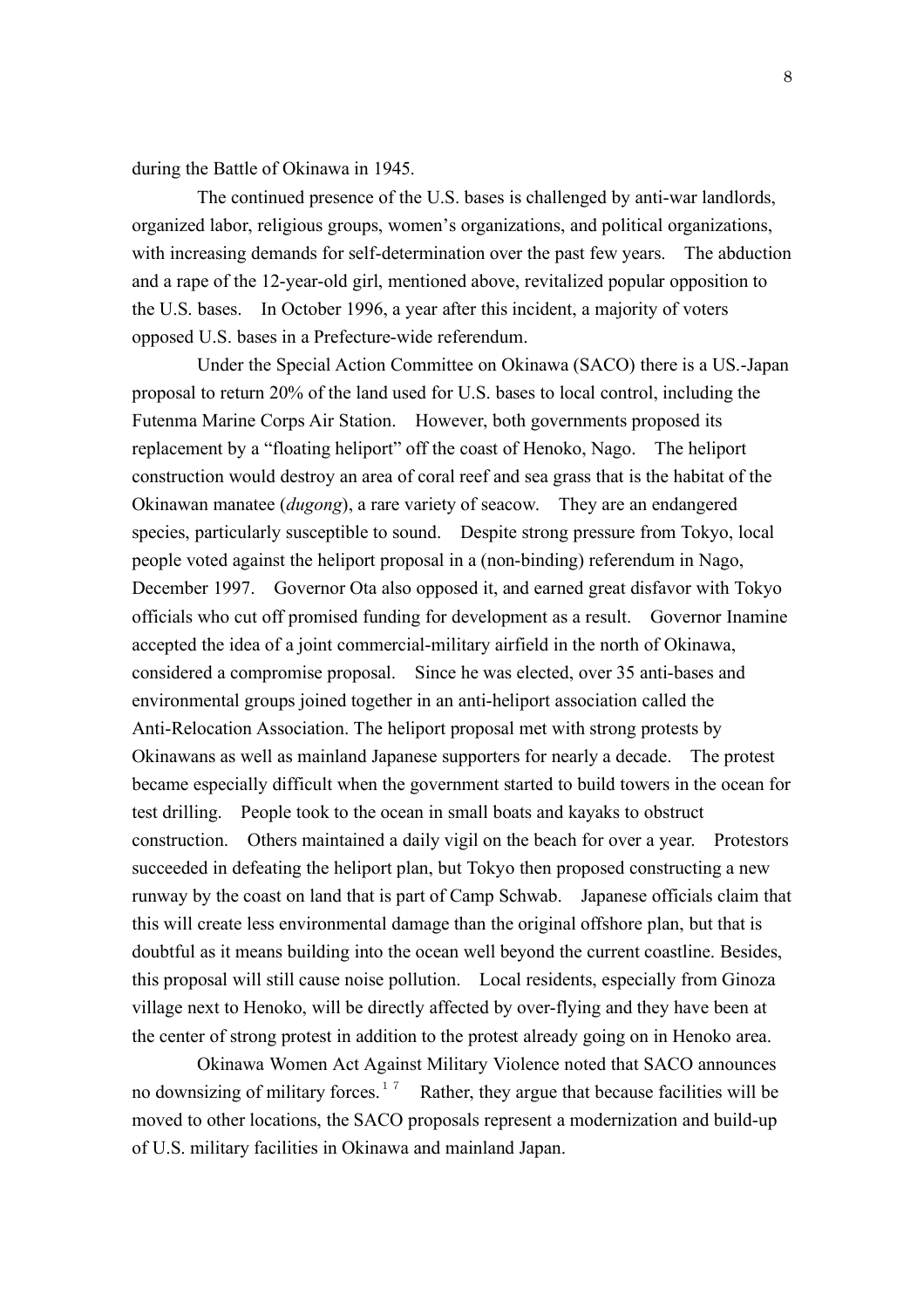Anti-militarist organizations also oppose the 'New Defense Guidelines,' which involve the Japanese government's total cooperation in U.S. military activities, including the possible use of civilian airports, ports, highways, communication facilities and hospitals throughout Japan, as needed.

In Spring 2006, the Japanese and U.S. governments finalized a plan to relocate 8,000 Marines from Okinawa to Guam. Japanese government officials boasted that this is more than half the 12,000 Marines currently stationed in Okinawa. However, new data show that the U.S. plan to increase the number of Marines in Asia, so 10,000 Marines will stay in Okinawa and 8,000 will be based in Guam—an increase of 6,000 overall, and only 2,000 fewer in Okinawa.<sup>18</sup> The U.S. government demanded that the Japanese government pay for all relocation expenses including construction of new facilities in Guam. The Japanese government has agreed to pay \$26 billion for this.

#### **CURRENT CAMPAIGNS**

- Protest against the construction of new runways in the Henoko area and new construction of any military facilities. Demands for "No Relocation" of military facilities, installations, or training within Okinawa or in other parts of the world.
- Demands for changes in the Status of Forces Agreement so that U.S. troops can be held accountable by local people and can be prosecuted by local laws if they commit crimes against Okinawan people. Demands that the U.S. military take responsibility for environmental cleanup.
- Demands for the withdrawal of U.S. Marines—not their removal to another **location**
- Support for women who sexually service U.S. troops, and opposition to all violence against women and girls committed by U.S. troops.
- Seeking information on environmental contamination of land water, and the ocean as a result of U.S. military activities.
- Discussion of alternative plans for base lands that are due to be returned to Okinawan control, and opposition to the re-location of Futenma Marine Corps Air Station.

<sup>1</sup> This article is based on reports to the East Asia-US Women's Network Against Militarism prepared by Okinawa Women Act Against Military Violence, May 1997 and October 1998, updated by Yoko

<sup>&</sup>lt;sup>2</sup> Article 3 stated that "as the sole administering authority, Nansei Shoto south of 29 deg. north (including the Ryukyu Islands and the Daito Islands) ... the United States will have the right to exercise